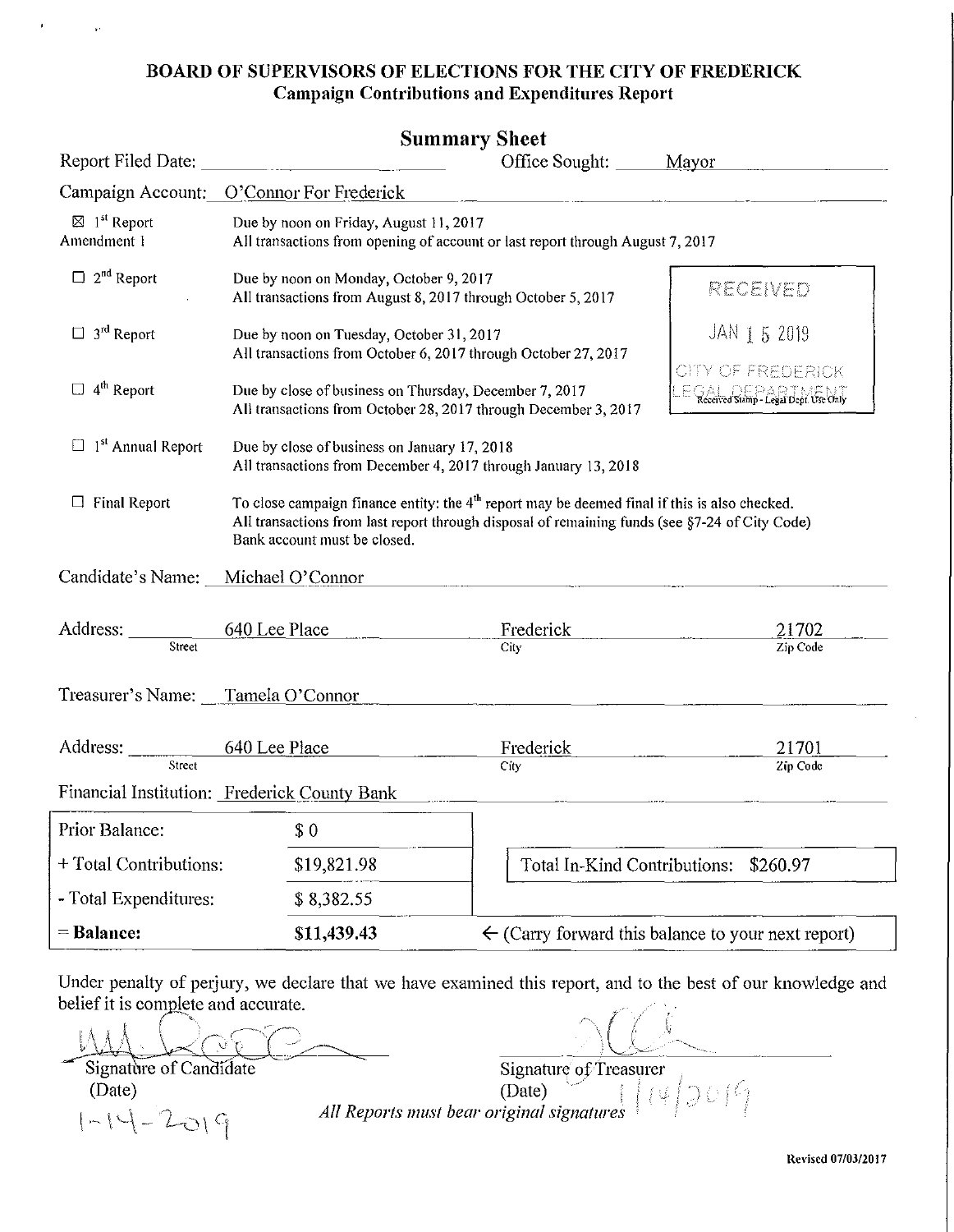#### (Do Not Include In-Kind)

Campaign Account: O'Connor for Frederick

 $\mathbf{r}^{\pm}$ 

 $\sim 10^{11}$  km  $^{-1}$ 

| Date     |                                                                           |                            |
|----------|---------------------------------------------------------------------------|----------------------------|
| Received | Name and Address of                                                       | <b>Contribution Amount</b> |
|          | Contributor                                                               |                            |
| 01/24/17 | Transfer from Michael O'Connor for<br>Alderman (ref city code 7-21B)      | \$1,270.00                 |
| 02/04/17 | Transfer from Michael O'Connor for<br>Alderman (ref city code 7-21B)      | \$9,216.80                 |
| 02/10/17 | Friends of Stephen Slater<br>P.O. Box 3448<br>Frederick, MD 21705         | \$250.00                   |
| 02/04/17 | Mike Bunitsky for BOE<br>134 W Church Street<br>Frederick, MD 21701       | \$100.00                   |
| 02/13/17 | PayPal Verify                                                             | $\overline{$}$ .02         |
| 02/13/17 | PayPal Verify                                                             | $\overline{$}5.05$         |
| 02/17/17 | Scott & Gwendolyn Austin<br>8171 Stone Ridge Drive<br>Frederick, MD 21702 | \$50.00                    |
| 03/02/17 | Joel Anderson<br>8203 Stevens Road<br>Thurmont, MD 21788                  | \$50.00                    |
| 03/02/17 | David Wallace<br>101 Carroll Parkway Apt 201<br>Frederick, MD 21701       | \$100.00                   |
| 03/2/17  | John & Joan Nelson<br>1804 Birch Bay CT<br>Frederick, MD 21702            | \$75.00                    |
| 03/05/17 | James & Laura Ulmer<br>2509 Candle Ridge Drive<br>Frederick, MD 21702     | \$50.00                    |
| 03/06/17 | Harry George III<br>301 Upper College Terrace<br>Frederick, MD 21701      | \$150.00                   |
|          | <b>TOTALS THIS PAGE</b>                                                   | \$11,311.87                |
|          |                                                                           |                            |

 $\hat{\boldsymbol{\theta}}$ 

 $\bar{\mathcal{A}}$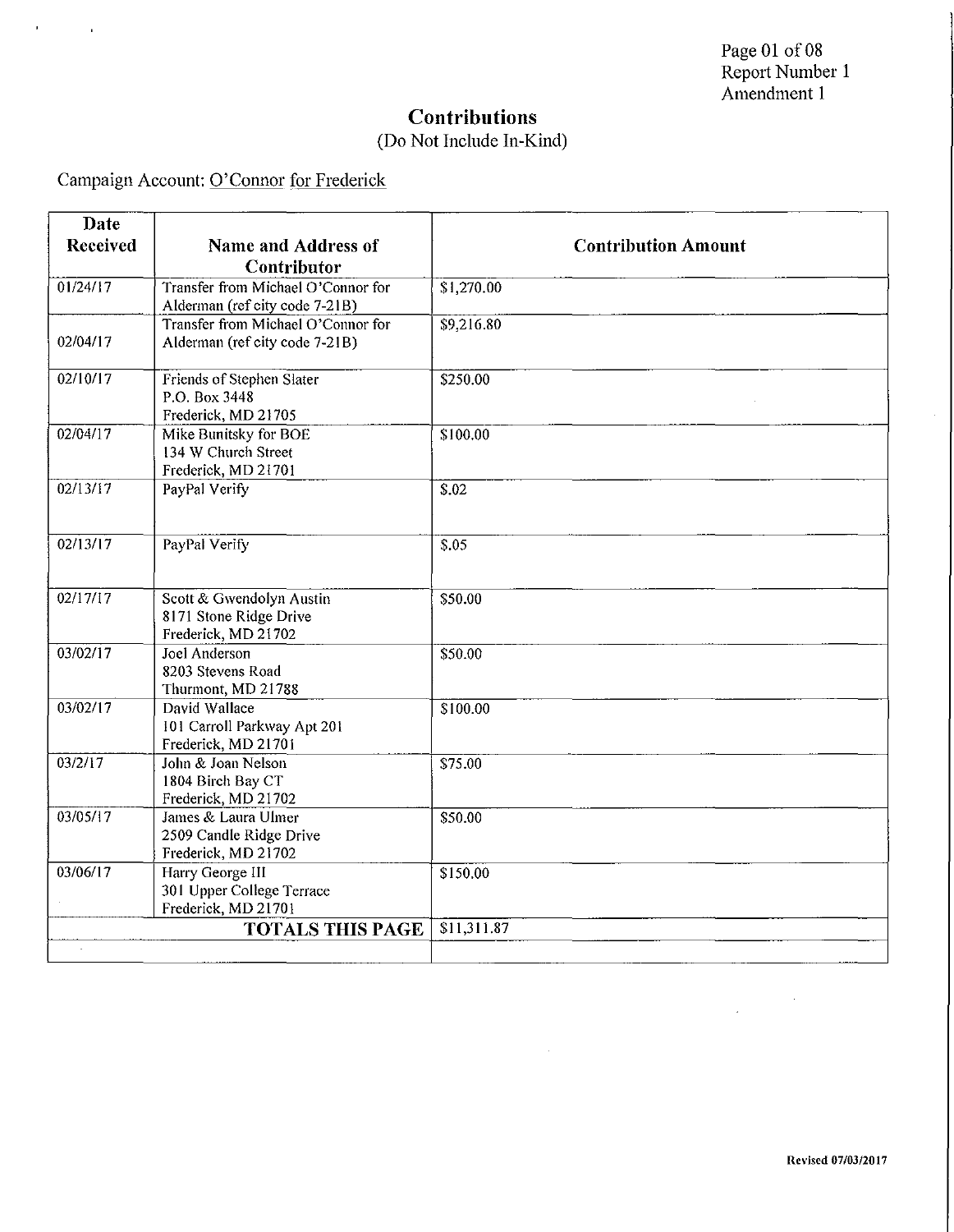## (Do Not Include In-Kind)

Campaign Account: O'Connor for Frederick

 $\mathbf{U} = \mathbf{U} \times \mathbf{U}$  .

| Date            |                                 |                            |
|-----------------|---------------------------------|----------------------------|
| <b>Received</b> | Name and Address of Contributor | <b>Contribution Amount</b> |
| 03/06/17        | Gregory P. Krachner             | \$100.00                   |
|                 | 249 East Church Street          |                            |
|                 | Frederick, MD 21701             |                            |
| 03/06/17        | Frederick & Frances Wenner      | \$50.00                    |
|                 | 7401 Willow RD Apt 1007         |                            |
|                 | Frederick, MD 21702             |                            |
| 03/07/17        | Gregory & Deborah Wasserbach    | \$100.00                   |
|                 | 1815 Beaver Creek Avenue        |                            |
|                 | Frederick, MD 21701             |                            |
| 03/09/17        | <b>GS</b> Mullican              | \$25.00                    |
|                 | 500 Pearson Circle Apt1007      |                            |
|                 | Frederick, MD 21701             |                            |
| 03/15/17        | Don & Ann DeArmon               | \$256.41                   |
|                 | 108 West College Terrace        |                            |
|                 | Frederick, MD 21701             |                            |
| 03/17/17        | Benjamin & Kathleen Dengler     | \$300.00                   |
|                 | 8003 Glendale CT                |                            |
|                 | Frederick, MD 21702             |                            |
| 03/10/17        | Charles & Julie Pessagno        | \$50.00                    |
|                 | 2104 Foxfield Circle            |                            |
|                 | Frederick, MD 21702             |                            |
| 03/13/17        | David & Maryann Baldwin         | \$75.00                    |
|                 | 2420 Cobblestone Way            |                            |
|                 | Frederick, MD 21702             |                            |
| 03/13/17        | Mara Ambrose                    | \$25.00                    |
|                 | 7347 Sundays Lane               |                            |
|                 | Frederick, MD 21701             |                            |
| 03/14/17        | M E Chandler                    | \$25.00                    |
|                 | 9504 Bethel Road                |                            |
|                 | Frederick, MD 21701             |                            |
| 03/17/17        | Charles C & M Jane Doll         | \$200.00                   |
|                 | 7431 Willow Road Unit 1         |                            |
|                 | Frederick, MD 21702             |                            |
| 03/18/17        | Buell & Betty Ann Floyd         | \$50.00                    |
|                 | 1210 Beachwood Drive            |                            |
|                 | Frederick, MD 21701             |                            |
|                 |                                 | \$1,256.41                 |
|                 | <b>TOTALS THIS PAGE</b>         |                            |
|                 |                                 |                            |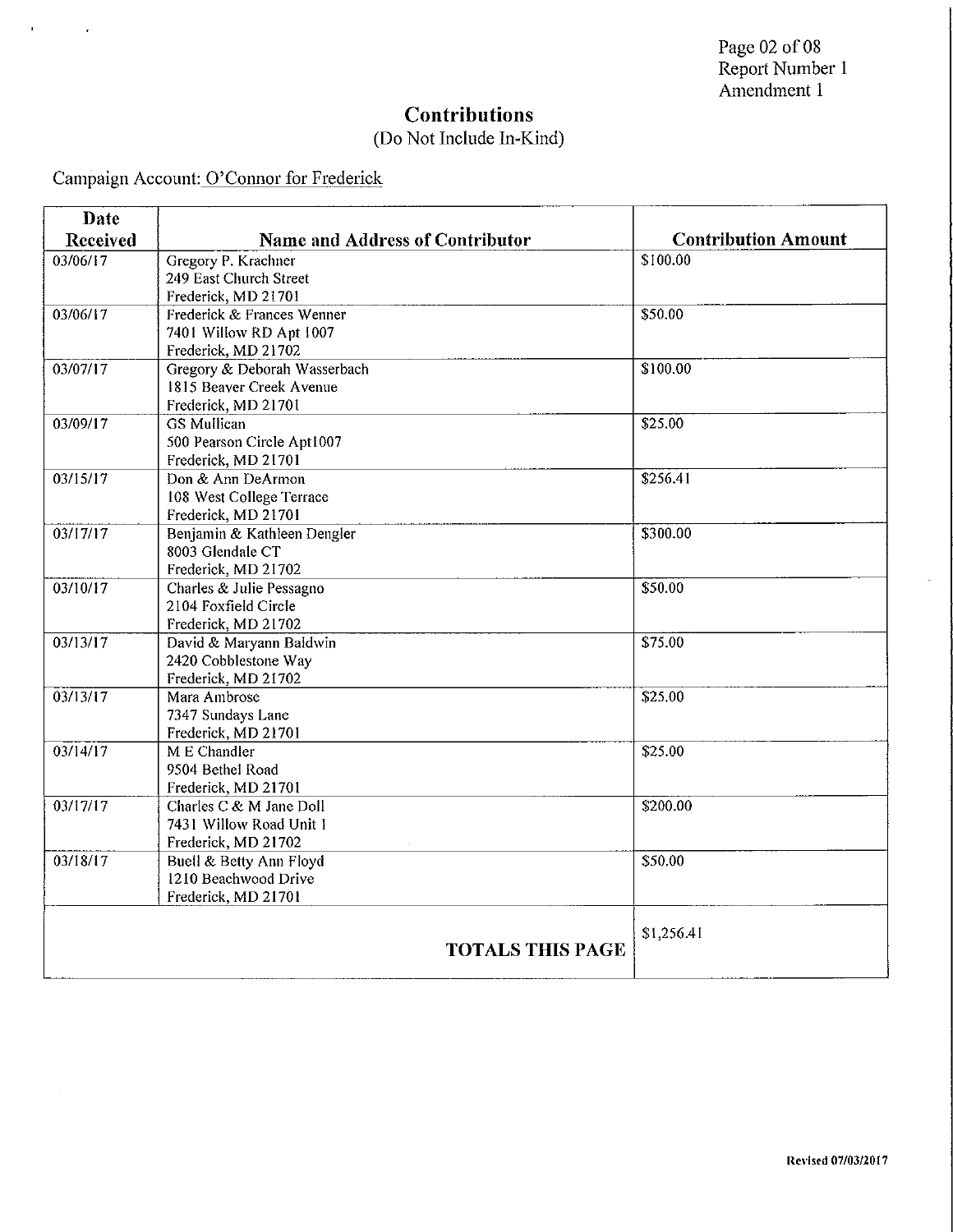(Do Not Include In-Kind)

 $\sim$ 

Campaign Account: 0' Connor for Frederick

 $\mathbf{r}$ 

 $\bar{ }$ 

| Date     |                                        |                            |
|----------|----------------------------------------|----------------------------|
| Received | <b>Name and Address of Contributor</b> | <b>Contribution Amount</b> |
| 03/21/17 | John & Patricia Cahaney                | \$50.00                    |
|          | 8212 Winter Snow CT                    |                            |
|          | Frederick, MD 21702                    |                            |
| 03/15/17 | Peter Kremers                          | \$100.00                   |
|          | 6024 White Flint Drive                 |                            |
|          | Frederick, MD 221702                   |                            |
| 03/21/17 | <b>Gene Stanton</b>                    | \$50.00                    |
|          | 1700 Fletchers Drive                   |                            |
|          | Point of Rocks, MD 21777               |                            |
| 03/22/17 | Dr M.E. & Shelia Schaden               | \$100.00                   |
|          | 8105 Claiborne CT                      |                            |
|          | Frederick, MD 21702                    |                            |
| 03/24/17 | Dorothy H Ewing                        | \$100.00                   |
|          | 7407 Willow Road                       |                            |
|          | Frederick, MD 21702                    |                            |
| 03/29/17 | Clare O'Connor                         | \$75.00                    |
|          | 640 Lee Place                          |                            |
|          | Frederick, MD 21702                    |                            |
| 04/06/17 | Carl & Leah Huber                      | \$50.00                    |
|          | 4821 Round Hill Road                   |                            |
|          | Frederick, MD 21701                    |                            |
| 04/13/17 | Jerry & Beverly Donald                 | \$100.00                   |
|          | <b>PO Box 235</b>                      |                            |
| 04/17/17 | Braddock Heights, MD 21714             | \$100.00                   |
|          | Jill B Cody<br>7401 Round Hill Road    |                            |
|          | Frederick, MD 21705                    |                            |
| 04/17/17 | Margaret L Klackner                    | \$200.00                   |
|          | 624 Wilson Place                       |                            |
|          | Frederick, MD 21702                    |                            |
| 04/20/17 | John Widmann                           | \$25.00                    |
|          | 623 Magnolia Ave                       |                            |
|          | Frederick, MD 21701                    |                            |
| 04/26/17 | Morgan Keller                          | \$500.00                   |
|          | 70 Thomas Johnson Drive                |                            |
|          | Frederick, MD 21701                    |                            |
|          |                                        | \$1,450.00                 |
|          | <b>TOTALS THIS PAGE</b>                |                            |
|          |                                        |                            |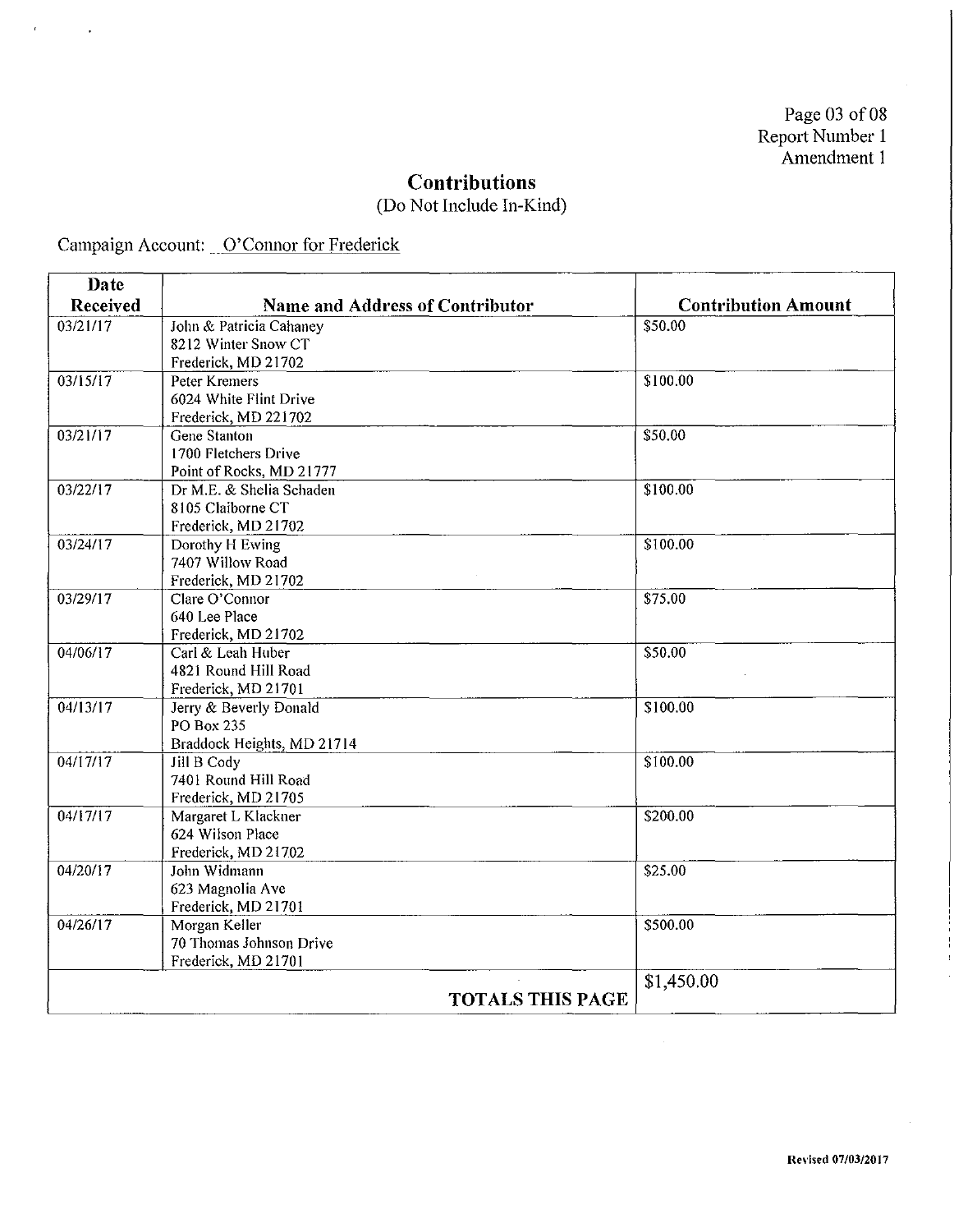Page 04 of 08 Report Number 1 Amendment 1

#### **Contributions**

(Do Not Include In-Kind)

Campaign Account: Q'Connor for Frederick

 $\epsilon$ 

 $\sim$   $\sim$ 

| Date     |                                                |                            |
|----------|------------------------------------------------|----------------------------|
| Received | <b>Name and Address of Contributor</b>         | <b>Contribution Amount</b> |
| 04/26/17 | Matan Companies LLIP                           | \$500.00                   |
|          | 4600 Wedgewood Blvd                            |                            |
|          | Frederick, MD 21703                            |                            |
| 04/26/17 | David Severn                                   | \$200.00                   |
|          | 4620 Deer Springs Road                         |                            |
|          | Middletown, MD 21769                           |                            |
| 04/27/17 | <b>Bruce Dean</b>                              | \$500.00                   |
|          | 501 Rock Creek Drive                           |                            |
| 04/27/17 | Frederick, MD 21702                            |                            |
|          | <b>Beth Conny</b><br>1847 Lawnview Drive       | \$75.00                    |
|          | Frederick, MD 21702                            |                            |
| 05/01/17 | <b>Thomas Slater</b>                           | \$51.00                    |
|          | 129 West Patrick Street Suite 9                |                            |
|          | Frederick, MD 21701                            |                            |
| 05/03/17 | Friends of Roger Manno                         | \$500.00                   |
|          | 2138 Merrifields Drive                         |                            |
|          | Silver Spring, MD 20906                        |                            |
| 05/05/17 | Stephen & Jane Haller                          | \$100.00                   |
|          | 1306 Tower Road                                |                            |
|          | Thurmont, MD 21788                             |                            |
| 05/07/17 | Patricia Mayernik                              | \$51.00                    |
|          | 7185 Stillwater CT                             |                            |
|          | Frederick, MD 21702                            |                            |
| 05/08/17 | John O'Connor                                  | \$100.00                   |
|          | 308 N College Parkway                          |                            |
|          | Frederick, MD 21701                            |                            |
| 05/13/17 | Don & Margaret Hindman                         | \$51.00                    |
|          | 303 College Place                              |                            |
| 05/15/17 | Frederick, MD 21701<br>Charles & Margaret Doll | \$50.00                    |
|          | 7431 Willow Road                               |                            |
|          | Frederick, MD 21701                            |                            |
| 05/16/17 | <b>Edwina Stewart</b>                          | \$25.00                    |
|          | 1421 Taney Avenue                              |                            |
|          | Frederick, MD21702                             |                            |
|          |                                                |                            |
|          |                                                | \$2,203.00                 |
|          | <b>TOTALS THIS PAGE</b>                        |                            |
|          |                                                |                            |
|          |                                                |                            |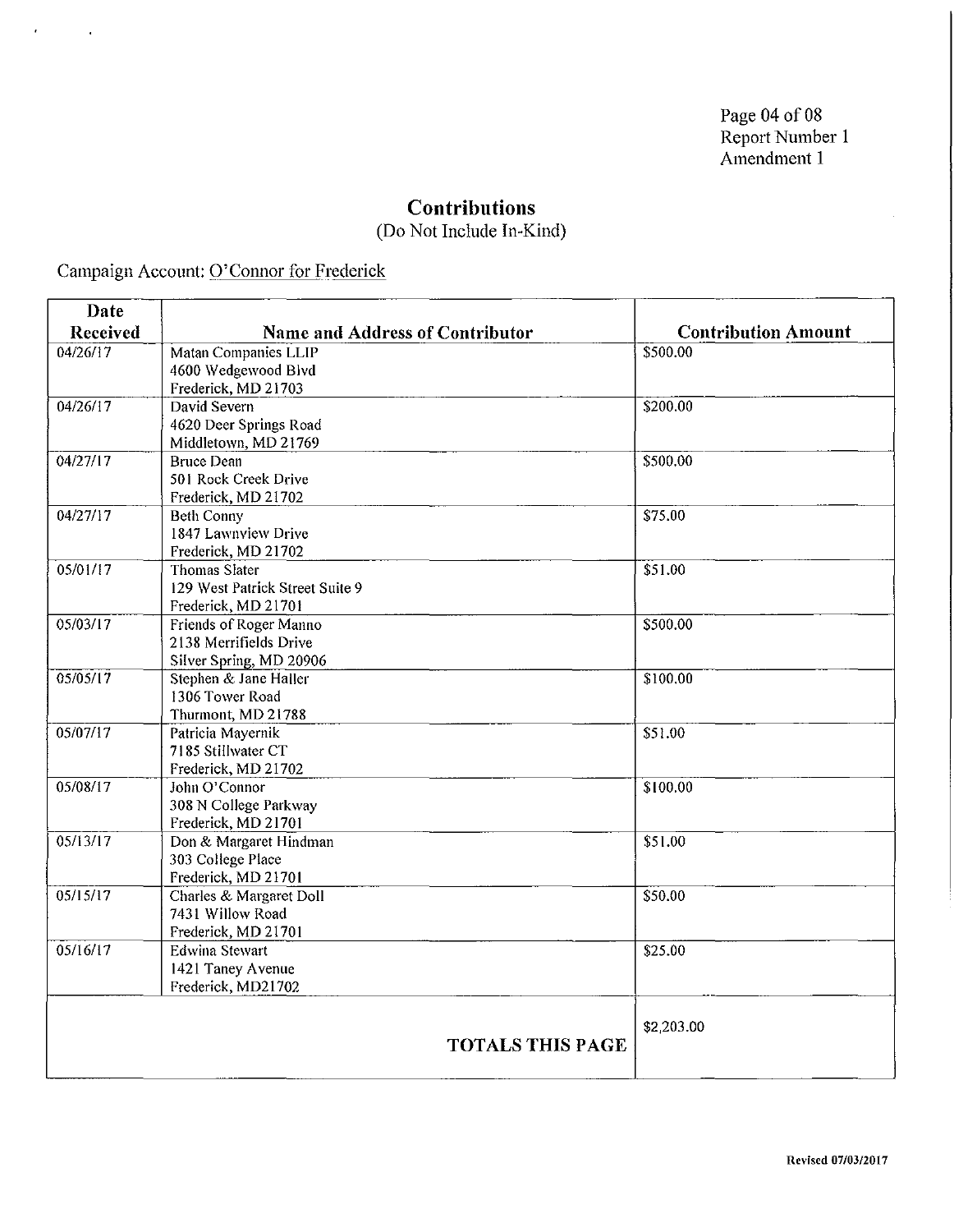(Do Not Include In-Kind)

Campaign Account: O'Connor for Frederick

 $\mathcal{A}^{\text{max}}$  and  $\mathcal{A}$ 

| Date     |                                               | <b>Contribution Amount</b> |
|----------|-----------------------------------------------|----------------------------|
| Received | <b>Name and Address of Contributor</b>        |                            |
| 05/18/17 | John & Jan Gardner                            | \$100.00                   |
|          | 6102 Fieldcrest Drive<br>Frederick, 21701     |                            |
| 05/21/17 | Richard O'Connor                              | \$51.00                    |
|          | 5 Elliott Place                               |                            |
|          | West Orange, NJ                               |                            |
| 05/22/17 | Mary Beth Clark                               | \$102.00                   |
|          | 5834 Aberdale Place                           |                            |
|          | Adamstown, MD 21710                           |                            |
| 05/22/17 | Joseph & Patricia Kreke                       | \$200.00                   |
|          | 428 Carroll Pky                               |                            |
|          | Frederick, MD 21701                           |                            |
| 05/24/17 | Michael & Margaret Procario                   | \$102.00                   |
|          | 1006 Seneca Drive                             |                            |
|          | Frederick, MD 21703                           |                            |
| 05/25/17 | Julia Ferguson                                | \$102.00                   |
|          | 20 East 2 <sup>nd</sup> Street                |                            |
|          | Frederick, MD 21701                           |                            |
| 05/27/17 | Peter Brehm                                   | \$50.00                    |
|          | 318 W College Terrace                         |                            |
|          | Frederick, MD 21701                           |                            |
| 05/30/17 | Carol Krimm                                   | \$100,00                   |
|          | 1587 Abbey Court                              |                            |
|          | Frederick, MD 21701                           |                            |
| 05/30/17 | Whitney & Andrew Duck                         | \$25.00                    |
|          | 216 N Delaware Ave                            |                            |
|          | Brunswick, MD 21716                           |                            |
| 05/31/17 | Friends of Carol Krimm                        | \$100.00                   |
|          | P.O. Box 751                                  |                            |
|          | Frederick, MD 21701                           |                            |
| 05/31/17 | Gregory & Theresa Anderson                    | \$100.00                   |
|          | 95 Kerney Court                               |                            |
|          | Frederick, MD 21702                           |                            |
| 06/01/17 | Linda Moran<br>29 East 2 <sup>nd</sup> Street | \$75.00                    |
|          |                                               |                            |
|          | Frederick, MD 21701                           |                            |
|          | <b>TOTALS THIS PAGE</b>                       | \$1,107.00                 |

 $\sim$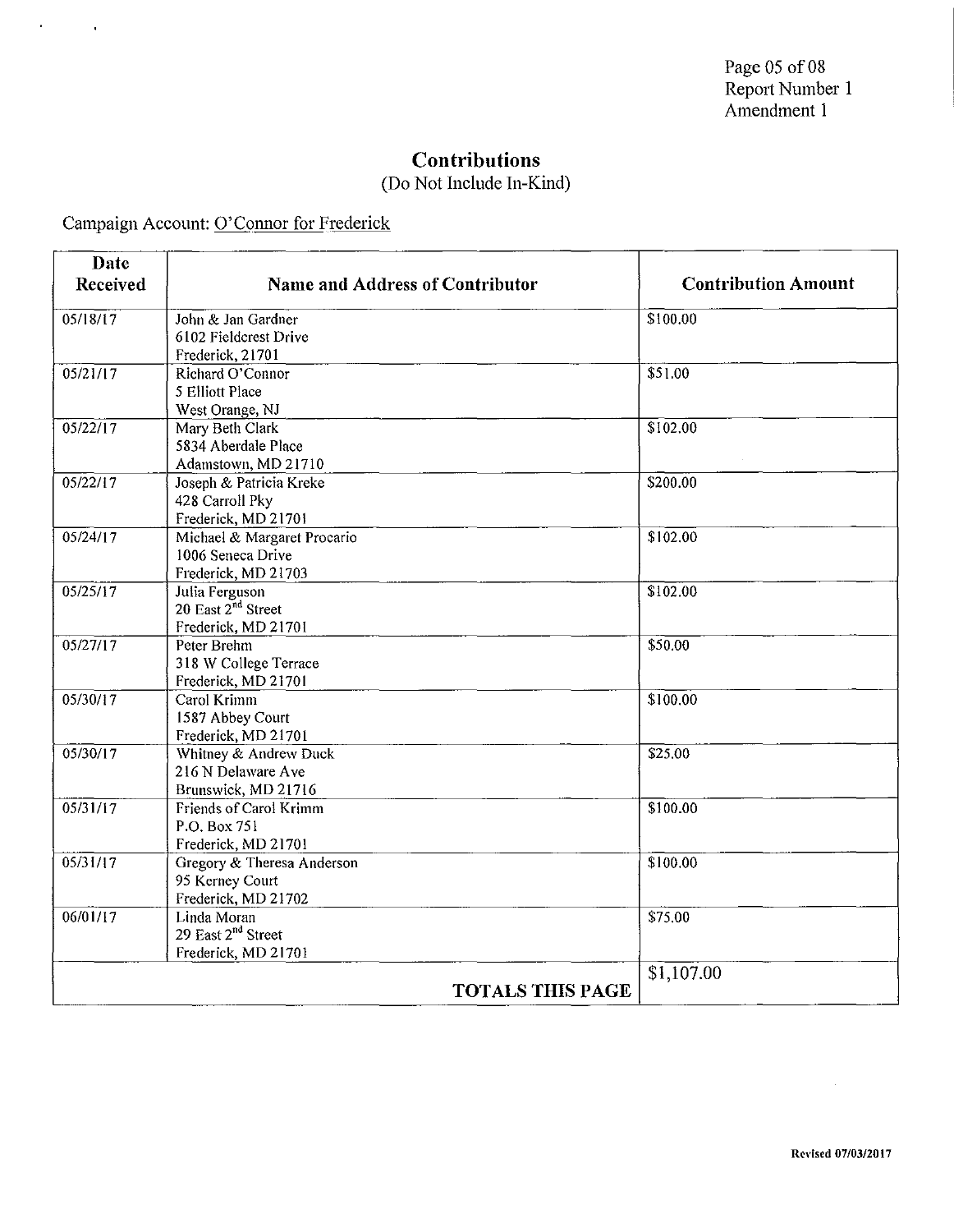$\bar{t}$ 

### **Contributions**

### (Do Not Include In-Kind)

Campaign Account: O'Connor for Frederick

 $\overline{1}$ 

| Date     |                                 |                            |
|----------|---------------------------------|----------------------------|
| Received | Name and Address of Contributor | <b>Contribution Amount</b> |
| 06/01/17 | Joseph & Alicia Wiggins         | \$50.00                    |
|          | 3766 Coconut Ky                 |                            |
|          | Jacksonville Beach FL 32250     |                            |
| 06/01/17 | Benjamin Dengler                | \$102.00                   |
|          | 8003 Glendale CT                |                            |
|          | Frederick, MD 21701             |                            |
| 06/02/17 | Maura Fitzpatrick               | \$100.00                   |
|          | 100 E Church Street             |                            |
|          | Frederick, MD 21701             |                            |
| 06/02/17 | Michael O'Leary                 | \$51.00                    |
|          | 4 Plateau Court                 |                            |
|          | Baltimore, MD 21228             |                            |
| 06/02/17 | Joel Anderson                   | \$50.00                    |
|          | 802 Stevens Road                |                            |
|          | Thurmont, MD 21788              |                            |
| 06/02/17 | Edward & Ann Von Hagel          | \$100.00                   |
|          | 524 Longfellow Street           |                            |
|          | Arlington, VA 22203             |                            |
| 06/02/17 | Kelly's Supporters              | \$51.00                    |
|          | 301 College Avenue              |                            |
|          | Frederick, MD 21701             |                            |
| 06/02/17 | Suzanne Beal                    | \$51.00                    |
|          | 123 W 2 <sup>nd</sup> Street    |                            |
|          | Frederick, MD 21701             |                            |
| 06/02/17 | John Nelson                     | \$102.00                   |
|          | 1804 Birchway Court             |                            |
|          | Frederick, MD 21702             |                            |
| 06/02/17 | Mary Chandler                   | \$51.00                    |
|          | 9504 Bethel Road                |                            |
|          | Frederick, MD 21701             |                            |
| 06/02/17 | Lawrence Linder Jr              | \$60.00                    |
|          | 463 Carrollton Drive            |                            |
| 06/02/17 | Frederick, MD 21701             |                            |
|          | George & Cynthia Mulick         | \$102.00                   |
|          | 8206 Rocky Springs Road         |                            |
|          | Frederick, MD 21702             |                            |
|          |                                 |                            |
|          |                                 | \$870.00                   |
|          | <b>TOTALS THIS PAGE</b>         |                            |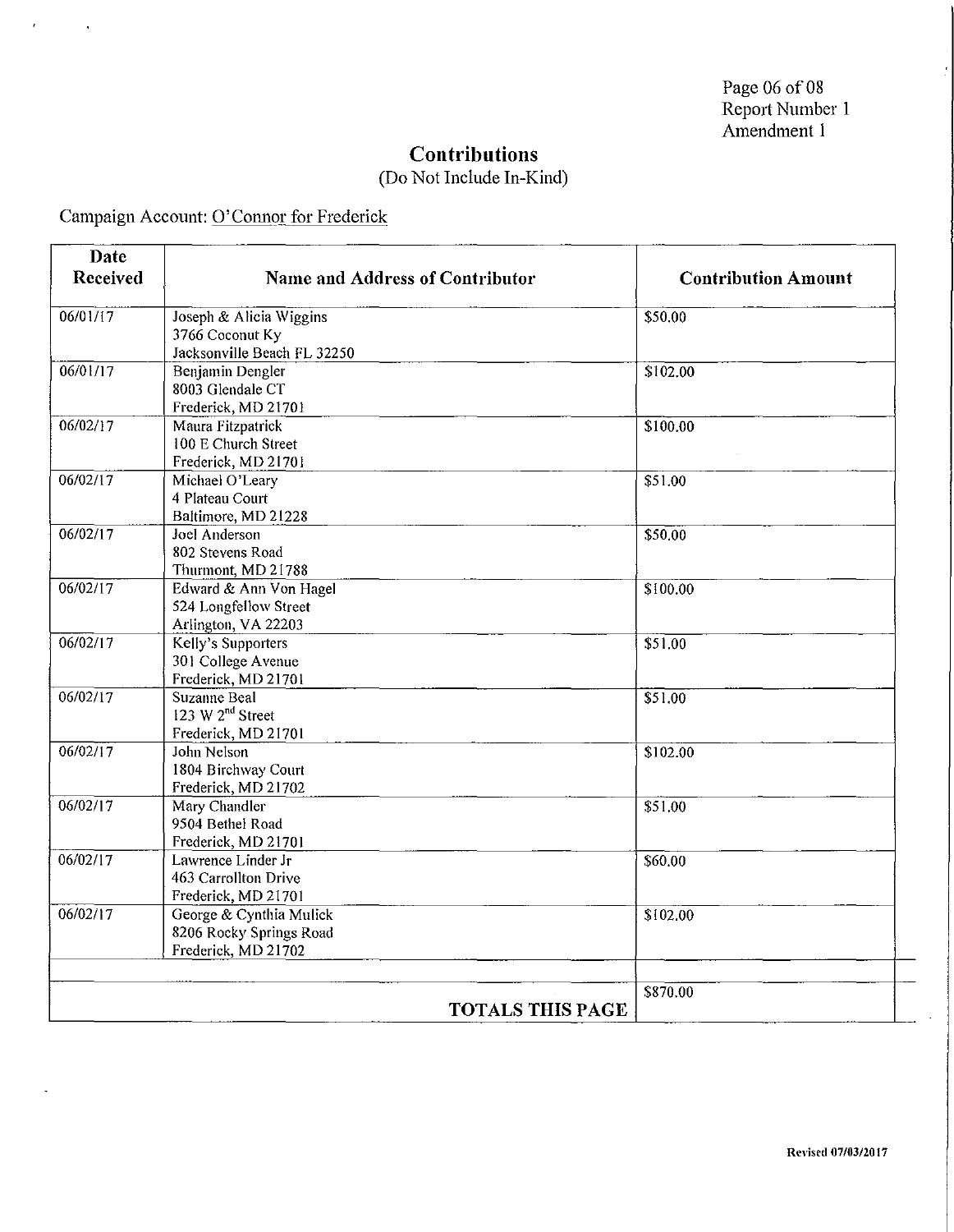### (Do Not Include In-Kind)

Campaign Account: O'Connor for Frederick

 $\tilde{\mathcal{L}}$ 

 $\bar{f}$ 

 $\bar{\mathbf{r}}$ 

| Date              |                                 |                            |
|-------------------|---------------------------------|----------------------------|
| <b>Received</b>   | Name and Address of Contributor | <b>Contribution Amount</b> |
| 02/17             | Valerie Dale                    | \$100.00                   |
|                   | 6901 Wimbledon Court            |                            |
|                   | New Market, MD 21774            |                            |
| 03/17             | Meta & Michael Nash             | \$51.00                    |
|                   | 300 Rockwell Terrace            |                            |
|                   | Frederick, MD 21701             |                            |
| 04/17             | Clotilde Bartoli                | \$50.00                    |
|                   | 6616 Mountainview Drive         |                            |
|                   | Frederick, MD 21702             |                            |
| 05/17             | Nancy & Mark Whitmore           | \$250.00                   |
|                   | 7916 Juniper Drive              |                            |
|                   | Frederick, MD 21702             |                            |
| 26/17             | Susan Hartwell                  | \$50.00                    |
|                   | 129 Harpers Way                 |                            |
|                   | Frederick, MD 21702             |                            |
| $\frac{1}{24/17}$ | Darcy Richards                  | \$50.00                    |
|                   | 112 East 3rd Street             |                            |
|                   | Frederick, MD 21701             |                            |
| 26/17             | Truby La Garde                  | \$50.00                    |
|                   | 15 East 3rd Street              |                            |
|                   | Frederick, MD 21701             |                            |
| $\frac{28}{17}$   | Keith Boisvert                  | \$75.00                    |
|                   | 2037 William Franklin Drive     |                            |
|                   | Frederick, MD 21701             |                            |
| 03/17             | Deborah Carter                  | \$50.00                    |
|                   | 14 Maple Ave                    |                            |
|                   | Walkersville, MD 21793          |                            |
| 10/17             | WL (Bill) Dahut                 | \$250.00                   |
|                   | 2959 Mill Island Pkwy           |                            |
|                   | Frederick, MD 21701             |                            |
| 19/17             | <b>Brian Dylus</b>              | \$200.00                   |
|                   | 701 Rosemont Ave                |                            |
|                   | Frederick, MD 21701             |                            |
| 06/17             | WIX.COM (Credit)                | \$47.70                    |
|                   | <b>TOTALS THIS PAGE</b>         | \$1.223.70                 |
|                   |                                 |                            |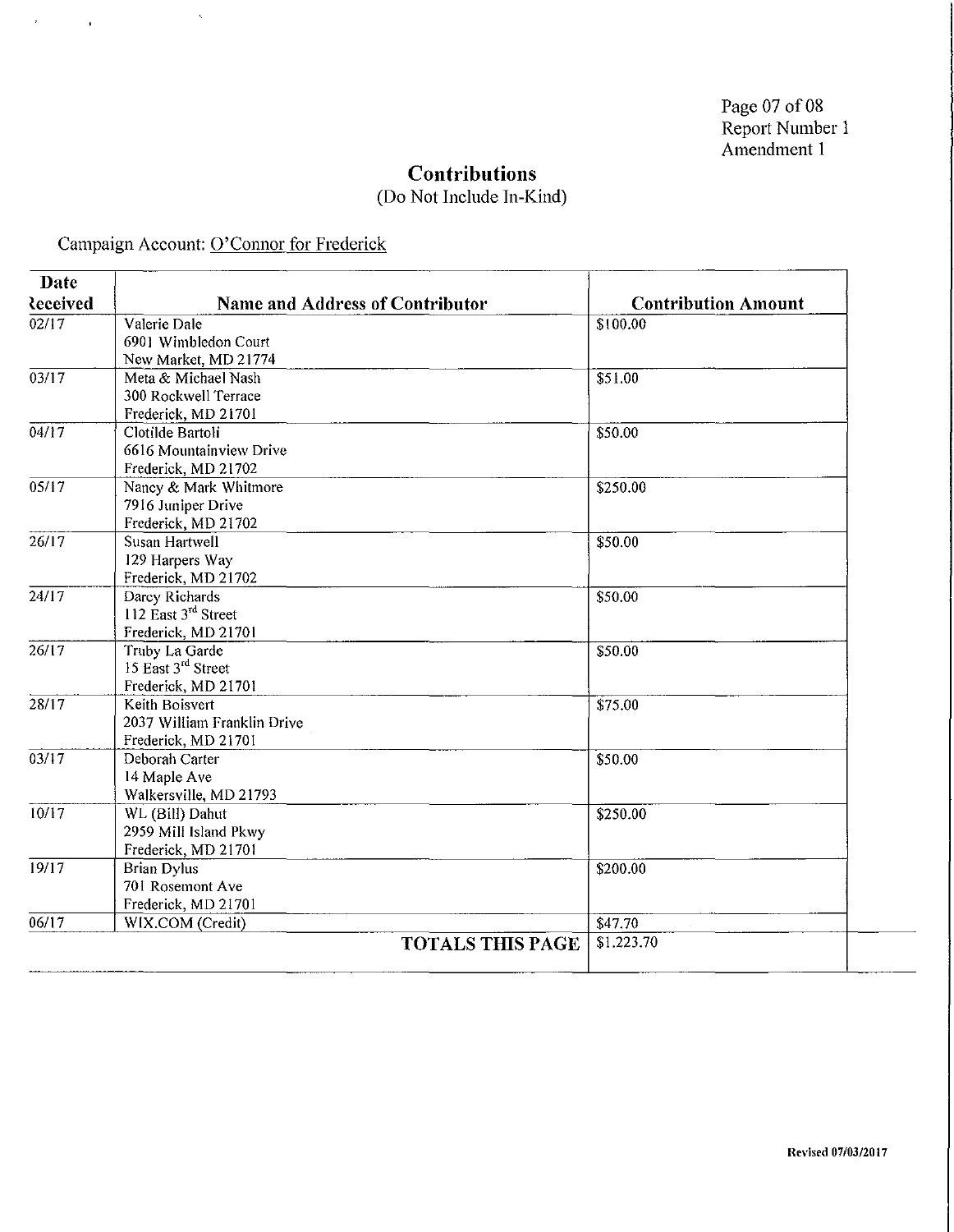Page 08 of 08 Report Number 1 Amendment 1

### **Contributions**

(Do Not Include In-Kind)

Campaign Account: O'Connor for Frederick

 $\mathbf{r}$ 

 $\mathcal{A}^{\text{max}}_{\text{max}}$ 

| Date     |                                 |                            |
|----------|---------------------------------|----------------------------|
| Received | Name and Address of Contributor | <b>Contribution Amount</b> |
| 07/31/17 | Don & Ann DeArmon               | \$250.00                   |
|          | 108 W College Terrace           |                            |
|          | Frederick, MD 21701             |                            |
| 07/31/17 | Sean Keller                     | \$50.00                    |
|          | 6251 Trotter Road               |                            |
|          | Frederick, MD 21701             |                            |
| 08/04/17 | Virginia Brace                  | \$100.00                   |
|          | 1604 Rock Creek Drive           |                            |
|          | Frederick, MD 21702             |                            |
|          |                                 |                            |
|          |                                 |                            |
|          |                                 |                            |
|          |                                 |                            |
|          |                                 |                            |
|          |                                 |                            |
|          |                                 |                            |
|          |                                 |                            |
|          |                                 |                            |
|          |                                 |                            |
|          |                                 | \$400.00                   |
|          | <b>TOTALS THIS PAGE</b>         |                            |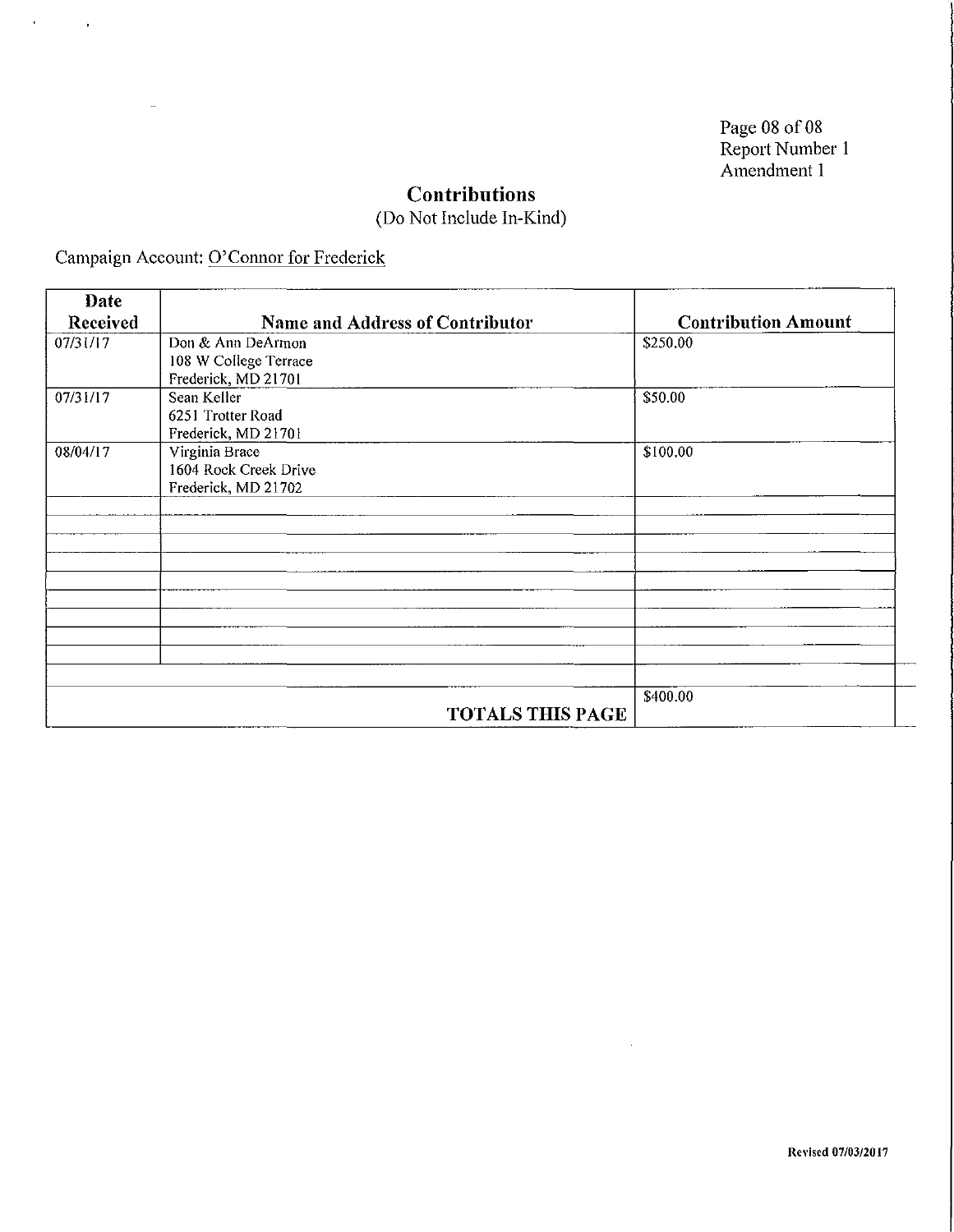Page 1 of 4 Report Number 1 Amendment 1

 $\hat{\mathcal{A}}$ 

# **Expenditures**

## Campaign Account: O'Connor for Frederick

 $\mathcal{A}^{\text{max}}_{\text{max}}$ 

| Date     | Name and Address of Payee        | <b>Nature of Expenditure</b>       | <b>Amount</b>      |
|----------|----------------------------------|------------------------------------|--------------------|
|          | <b>RR</b> Donnelly               | Check Order                        | \$25.44            |
| 1/24/17  | 35 West Whacker Drive            |                                    |                    |
|          | Chicago, IL 60601                |                                    |                    |
|          | Friends of Kris Fair             | Contribution                       | \$50.00            |
| 1/24/17  | 435 Delaware Ave                 |                                    |                    |
|          | Frederick, MD 21701              |                                    |                    |
|          | Maryland Democratic Party        | Contribution for Voter File        | \$650.00           |
| 2/13/17  | 33 West Street, Suite 200        |                                    |                    |
|          | Annapolis, MD 21401              |                                    |                    |
|          | Wix.Com                          | Campaign Material                  | \$32.00            |
| 03/05/17 | www.wix.com                      |                                    |                    |
|          |                                  |                                    |                    |
|          | Wix.Com                          | Campaign Material                  | \$147.00           |
| 03/06/17 | www.wix.com                      |                                    |                    |
|          |                                  |                                    |                    |
|          | <b>Judy Rice</b>                 | Reimbursement for office supplies  | \$120.50           |
| 03/09/17 | 335 E 3 <sup>rd</sup> Street     |                                    |                    |
|          | Frederick, MD 21701              |                                    |                    |
|          | Vcita                            | Card Processing Fee                | \$1.03             |
| 03/14/17 | www.vcita.com                    |                                    |                    |
|          |                                  |                                    |                    |
|          | Wix.Com                          | Campaign Material                  | \$47.88            |
| 03/14/17 | www.wix.com                      |                                    |                    |
|          | Vcita                            | Card Processing Fee                | $\overline{$}1.75$ |
| 03/22/17 | www.vcita.com                    |                                    |                    |
|          |                                  |                                    |                    |
|          | Vista Print                      | Campaign Flyers                    | \$137.90           |
| 03/22/17 | www.vistaprint.com               |                                    |                    |
|          | <b>Staples</b>                   | Campaign Supplies                  | \$45.52            |
| 03/31/17 | 1305 West 7 <sup>th</sup> Street |                                    |                    |
|          | Frederick, MD 21702              |                                    |                    |
|          | <b>Judy Rice</b>                 | Reimbursement for Mailing Supplies | \$82.89            |
| 04/03/17 | 335 East 3 <sup>rd</sup> Street  |                                    |                    |
|          | Frederick, MD 21701              |                                    |                    |
|          |                                  |                                    |                    |
|          |                                  | <b>TOTALS THIS PAGE</b>            | \$1,341.91         |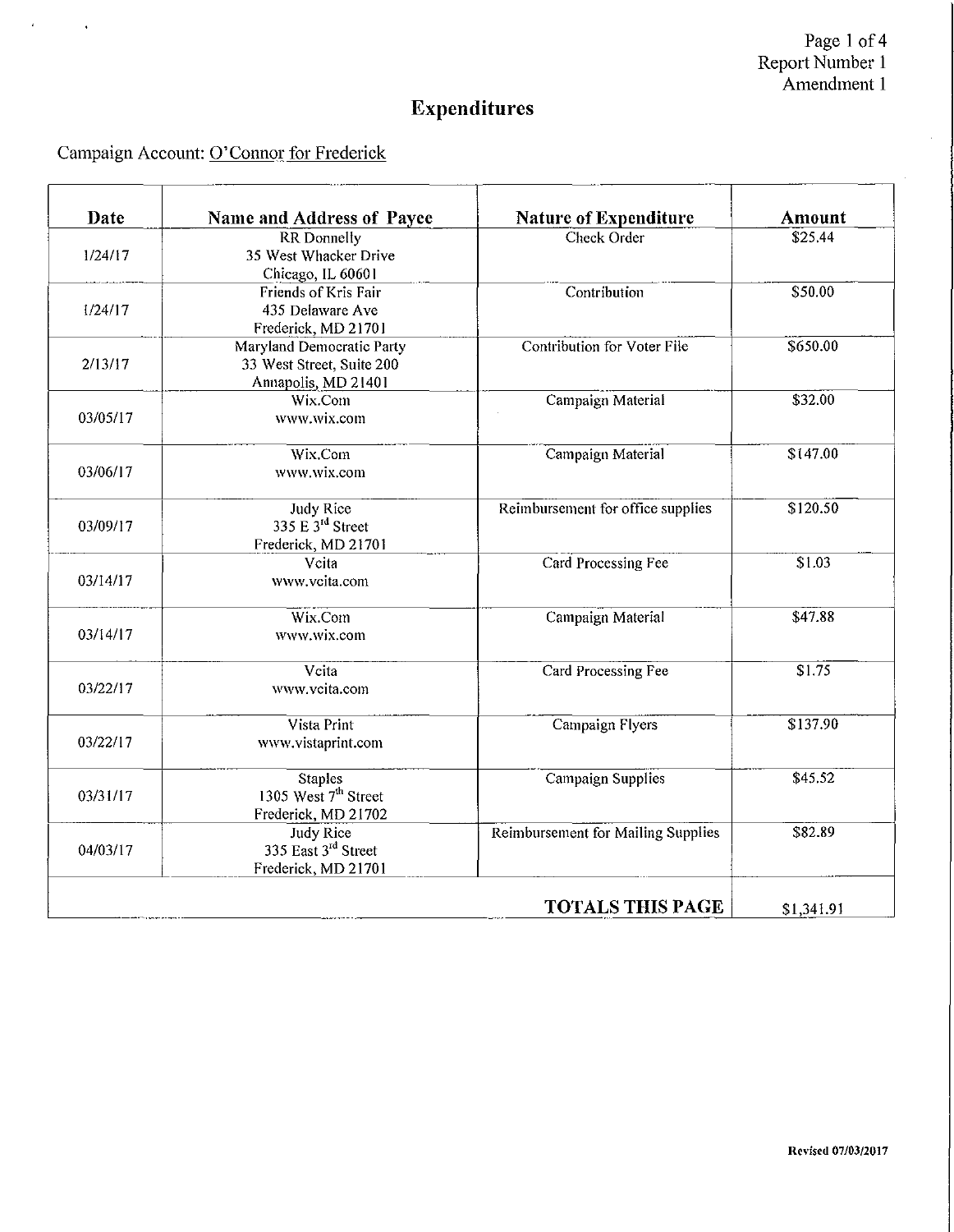Page  $02$  of  $4$ Report Number 01 Amendment 1

# **Expenditures**

| Campaign Account: | O'Connor for Frederick |  |
|-------------------|------------------------|--|
|                   |                        |  |

 $\cdots$ 

<u> Liberal Service Communication de la propriété de la propriété de la propriété de la propriété de la propriété d</u>

 $\mathbf{z} = \mathbf{z} \times \mathbf{z}$ 

 $\bar{\mathbf{r}}$ 

| <b>Date</b> | Name and Address of Payee                                                 | <b>Nature of Expenditure</b>    | Amount             |
|-------------|---------------------------------------------------------------------------|---------------------------------|--------------------|
| 04/07/17    | Citizens for Jerry Donald<br>12 E Church Street<br>Frederick, MD 21701    | Contribution                    | \$50.00            |
| 04/08/17    | Wix.Com<br>www.wix.com                                                    | Campaign Material               | \$79.30            |
| 04/27/17    | Vcita<br>www.vcita.com                                                    | Card Processing Fees            | \$1.03             |
| 04/27/17    | Isabella's<br>44 North Market Street<br>Frederick, MD 21701               | <b>Breakfast Fundraiser</b>     | \$400.00           |
| 04/27/17    | Isabella's<br>44 North Market Street<br>Frederick, MD 21701               | <b>Breakfast Fundraiser</b>     | \$412.17           |
| 04/24/17    | <b>Staples</b><br>1305 West 7 <sup>th</sup> Street<br>Frederick, MD 21702 | Office Supplies                 | \$19.05            |
| 04/26/17    | Costco<br>10 Monocacy Blvd<br>Frederick, MD 21704                         | Fundraiser Food                 | \$171.72           |
| 05/08/17    | Vcita<br>www.vcita.com                                                    | <b>Card Processing Fees</b>     | \$1.78             |
| 05/09/17    | <b>FCDCC</b><br>PO Box 793<br>Frederick, MD 21705                         | <b>Fundraising Contribution</b> | \$500.00           |
| 05/22/17    | PayPal<br>www.paypal.com                                                  | Fees                            | S1.78              |
| 05/22/17    | PayPal<br>www.paypal.com                                                  | Fees                            | $\overline{$}3.26$ |
| 05/27/17    | PayPal<br>www.paypal.com                                                  | Fees                            | \$3.26             |
|             |                                                                           | <b>TOTALS THIS PAGE</b>         | \$1,643.35         |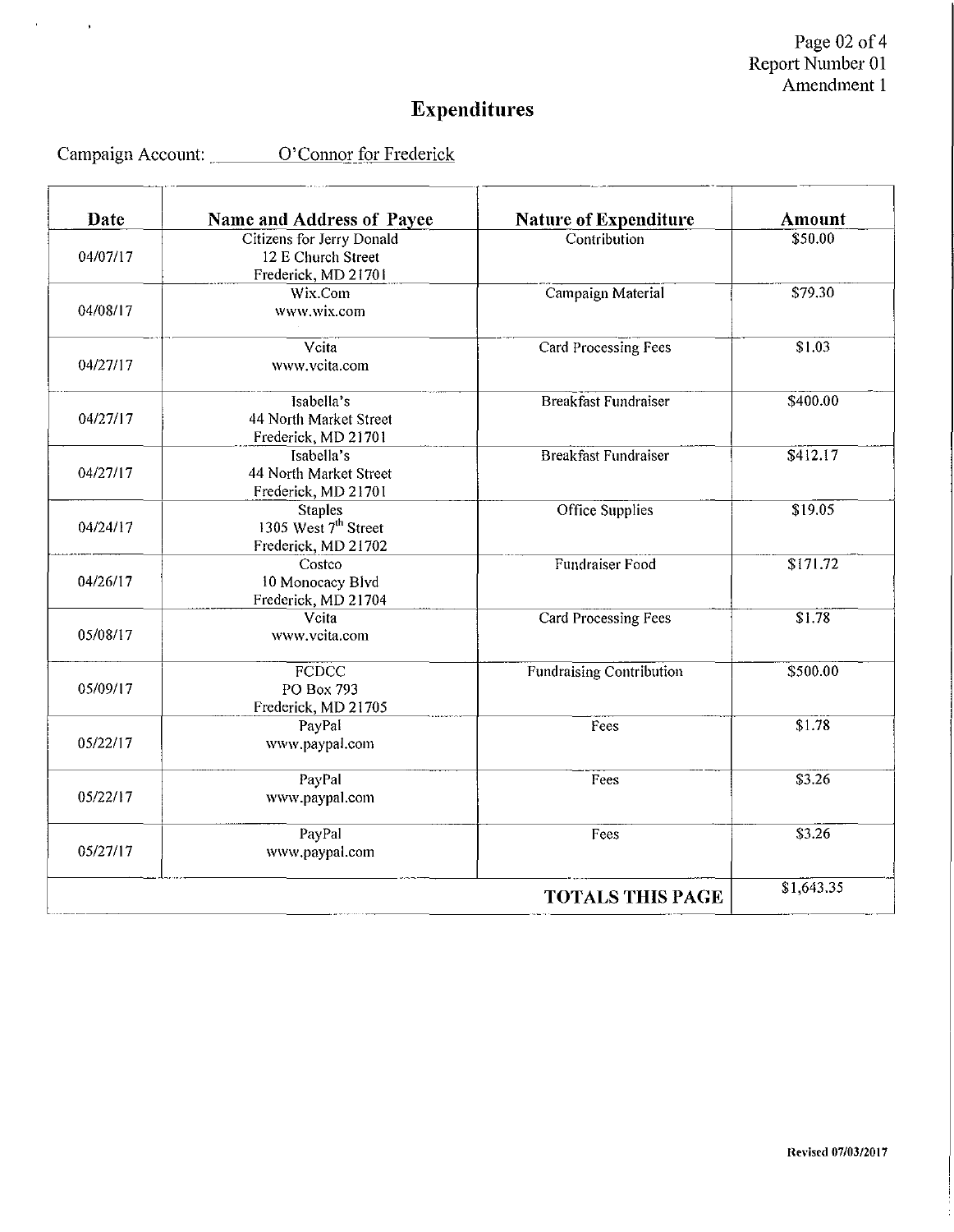Page 3 of 4 Report Number 1 Amendment 1

# **Expenditures**

## Campaign Account: 0' Connor for Frederick

 $\mathcal{A}^{\text{max}}_{\text{max}}$ 

 $\bar{\mathcal{A}}$ 

| Date                    | Name and Address of Payee                                           | Nature of Expenditure              | <b>Amount</b> |
|-------------------------|---------------------------------------------------------------------|------------------------------------|---------------|
| 05/27/17                | <b>FCDCC</b><br>PO Box 793<br>Frederick, MD 21705                   | <b>Contribution to Party Event</b> | \$125.00      |
| 05/27/17                | <b>FCDCC</b><br>PO Box 793<br>Frederick, MD 21705                   | Ad in Program Booklet              | \$85.00       |
| 05/30/17                | Party City<br>5600 Urbana Pike, Frederick, MD<br>21704              | Fundraiser Expense                 | \$16.94       |
| 05/30/17                | Wegmans<br>7830 Wormans Mill RD<br>Frederick, MD 21701              | Fundraiser Expense (food)          | \$59.00       |
| 05/30/17                | Wegmans<br>7830 Wormans Mill RD<br>Frederick, MD 21701              | Fundraiser Food                    | \$542.72      |
| 06/02/17                | Vcita<br>www.vcita.com                                              | Card Processing Fees               | \$3.26        |
| 06/09/17                | <b>Airport Signs</b><br>201 Bucheimer RD<br>Frederick, MD 21701     | Campaign Signs                     | \$1,060.00    |
| 06/16/17                | Wix.Com<br>www.wix.com                                              | Campaign Material                  | \$54.00       |
| 06/24/17                | Vcita<br>www.ycita.com                                              | <b>Card Processing Fees</b>        | \$1.75        |
| 06/26/17                | Wix.Com<br>www.wix.com                                              | Campaign Material                  | \$47.70       |
| 06/29/17                | <b>Network Solutions</b><br>www.networksolutions.com<br>Herndon, VA | Service                            | \$25.98       |
| 07/03/17                | PayPal<br>www.paypal.com                                            | Fees                               | \$1.75        |
| <b>TOTALS THIS PAGE</b> |                                                                     |                                    |               |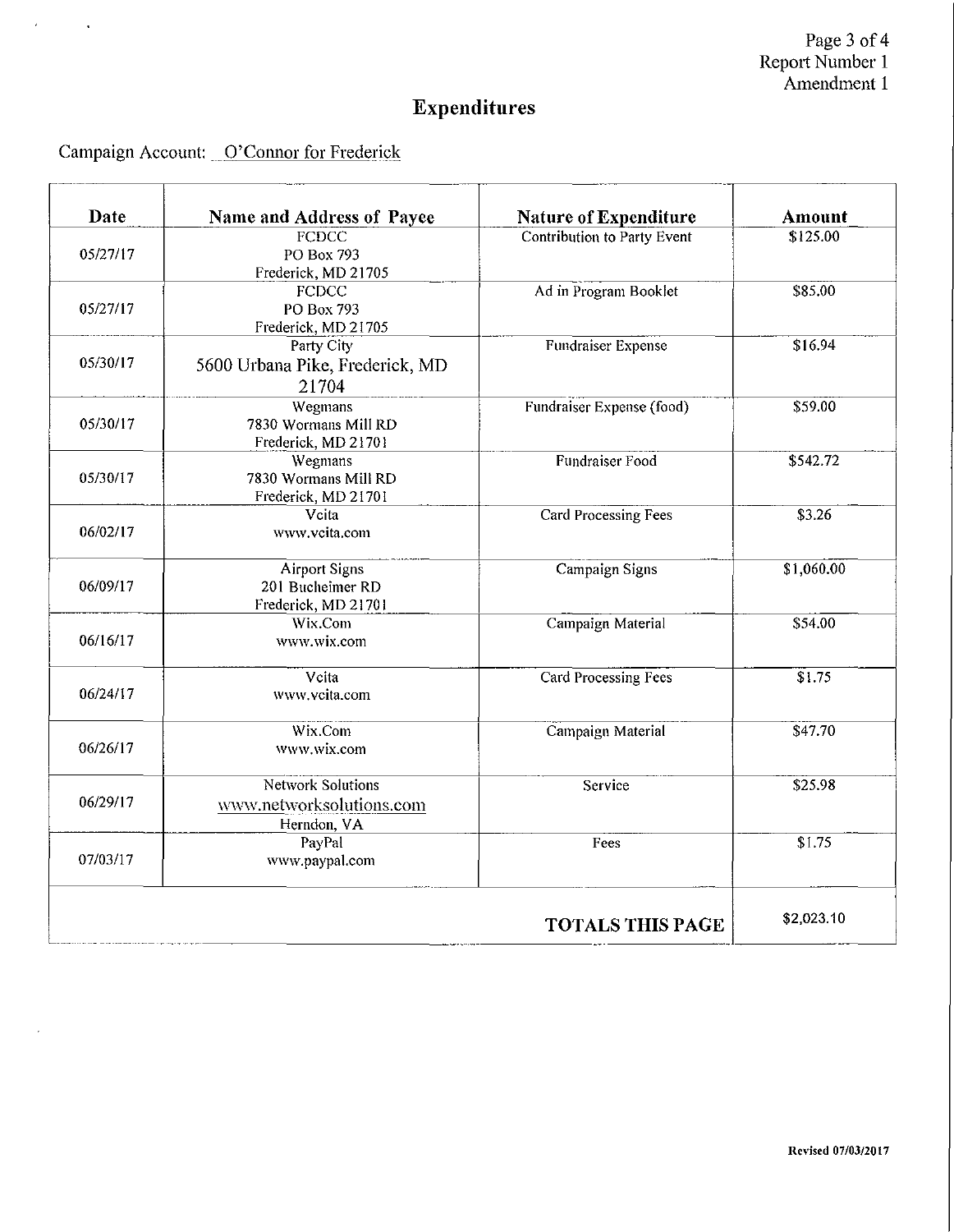Page 4 of 4 Report Number 1 Amendment 1

 $\mathcal{L}_{\rm{max}}$ 

# **Expenditures**

 $\sim 10^7$ 

Campaign Account: <u>O'Connor for Frederick</u>

 $\mathcal{A}^{\text{max}}_{\text{max}}$ 

| Date     | Name and Address of Payee                                       | <b>Nature of Expenditure</b> | Amount     |
|----------|-----------------------------------------------------------------|------------------------------|------------|
| 07/03/17 | <b>DRI Printing Services</b><br>www.driprinting.com             | <b>Campaign Flyers</b>       | \$245.50   |
| 07/05/17 | Vista Print<br>www.vistaprint.com                               | Campaign Material            | \$403.99   |
| 07/26/17 | Vcita<br>www.veita.com                                          | Card Processing Fees         | \$6.10     |
| 07/26/17 | <b>Airport Signs</b><br>201 Bucheimer RD<br>Frederick, MD 21701 | Campaign Signs               | \$2,565.08 |
| 07/31/17 | Lowes<br>5611 Buckeystown Pike,<br>Frederick, MD 21704          | Stakes for signs             | \$118.13   |
| 07/31/17 | Vcita<br>www.vcita.com                                          | Card Processing Fees         | \$7.55     |
| 7/31/17  | Vcita<br>www.vcita.com                                          | Card Processing Fees         | \$1.75     |
| 08/04/17 | Vcita<br>www.vcita.com                                          | <b>Card Processing Fees</b>  | \$3.20     |
| 08/04/17 | Vista Print<br>www.vistaprint.com                               | Campaign Material            | \$22.82    |
| 02/03/17 | PayPal Verify                                                   |                              | .07        |
|          |                                                                 | <b>TOTALS THIS PAGE</b>      | \$3,374.19 |